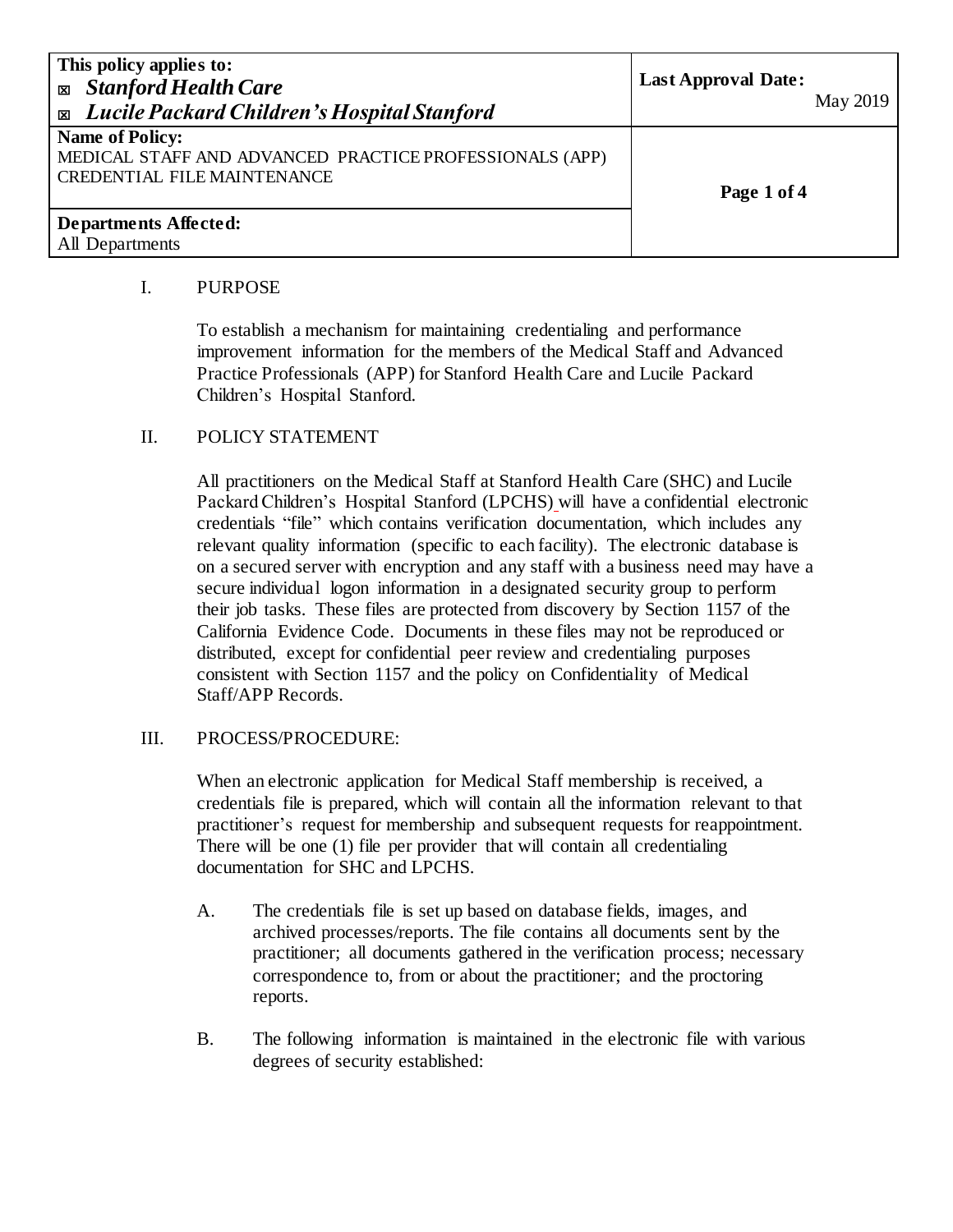| This policy applies to:<br><b>Stanford Health Care</b><br>図<br><b>Exable 2</b> Lucile Packard Children's Hospital Stanford | <b>Last Approval Date:</b><br>May 2019 |
|----------------------------------------------------------------------------------------------------------------------------|----------------------------------------|
| <b>Name of Policy:</b><br>MEDICAL STAFF AND ADVANCED PRACTICE PROFESSIONALS (APP)<br><b>CREDENTIAL FILE MAINTENANCE</b>    | Page 2 of 4                            |
| <b>Departments Affected:</b><br>All Departments                                                                            |                                        |

- Reports of disciplinary action taken by other hospitals and/or managed care organizations and the outcome of those actions
- Any detailed reports received from the NPDB (National Practitioner Data Bank) There will be a separate NPDB query specific to each facility as required by NPDB.
- Results of internal and health plan quality management review and, quality indicators.
- California Medical Board report on any State sanction activity (805 reports)
- Performance Improvement/Care Improvement reports
- Clinical activity reports
- Any supplemental information or documentation regarding quality of care issues
- Any and all Background investigation report
- C. File Review

The credentials file is open to review by contracting health plans. The credentials file may be reviewed by the practitioner as outlined in the policy on Confidentiality of Medical Staff/Advance Practice Professional (APP) Records. These files or any portion of the credentialing file may not be printed, reproduced, duplicated in any way except for credentialing purposes. Reviews will be conducted via secured remote session or in person via secure electronic device and must be reviewed with a Credentialing staff member present. For delegation audits, the surveyor may be granted a secure logon with specific access relevant to the Health Plan audit to conduct the review remotely.

D. File Storage:

Credentialing files that pertain to the current active medical staff members for both SHC/LPCHS will be stored via SHC's secure, electronic database. Files are archived periodically within the database on the server. Historical files prior to the electronic database have been either scanned and archived or archived kept in secure off-site storage. Files for resigned, retired, or expired physicians are maintained as described above. These files will be kept on a continuous basis and cannot be destroyed.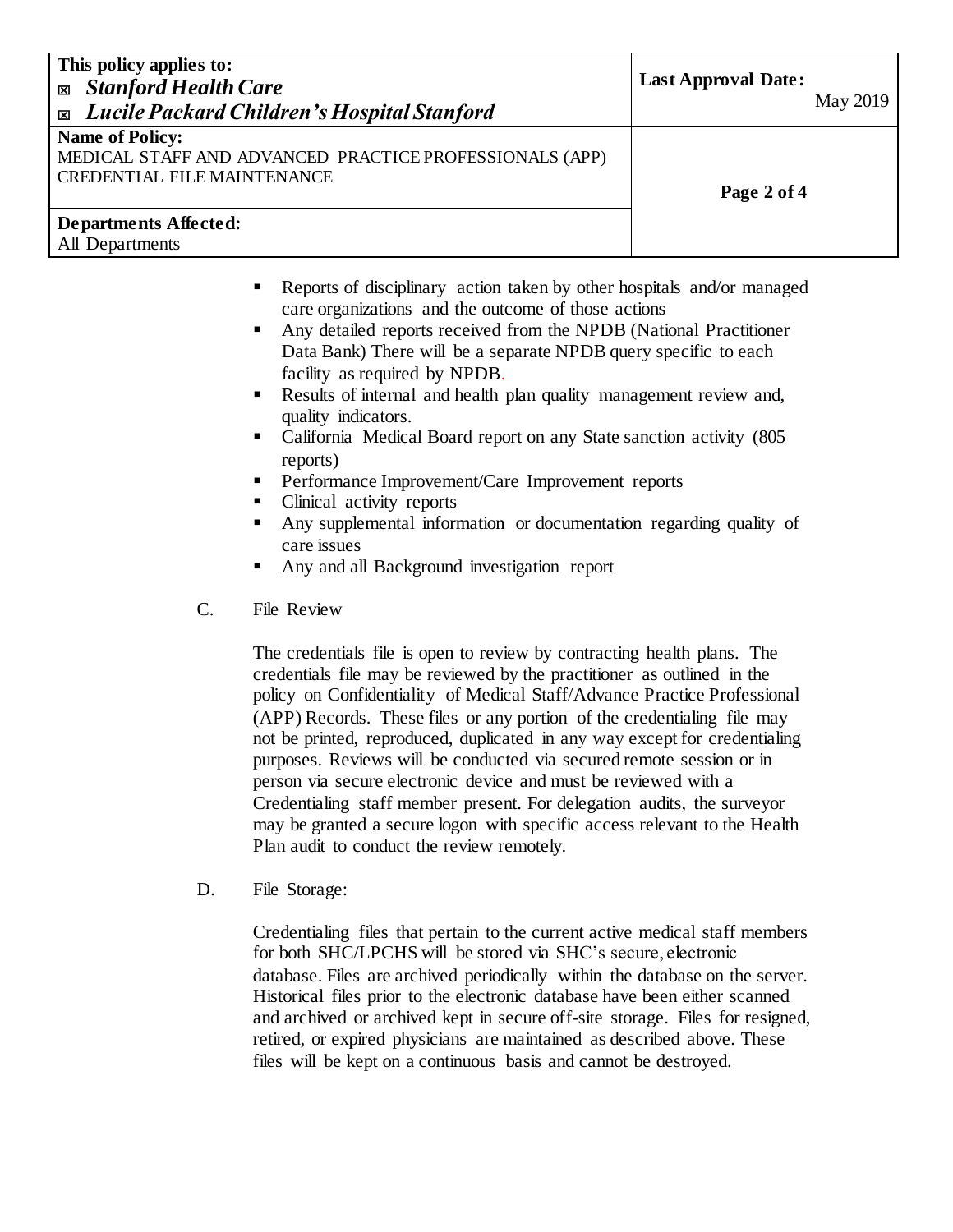| This policy applies to:<br><b>Exp. Stanford Health Care</b><br>Lucile Packard Children's Hospital Stanford<br>$\mathbf{x}$ | <b>Last Approval Date:</b><br>May 2019 |
|----------------------------------------------------------------------------------------------------------------------------|----------------------------------------|
| <b>Name of Policy:</b><br>MEDICAL STAFF AND ADVANCED PRACTICE PROFESSIONALS (APP)<br><b>CREDENTIAL FILE MAINTENANCE</b>    | Page 3 of 4                            |
| Departments Affected:<br>All Departments                                                                                   |                                        |

# V. RELATED DOCUMENTS

- -- Stanford Health Care Medical Staff Bylaws, Rules and Regulations
- -- Lucile Packard Children's Hospital Stanford Medical Staff Bylaws,

#### Rules and Regulations

- -- Credentials Policies and Procedures
- A. DOCUMENT INFORMATION

Legal Authority/References

None

B. Author/Original Date

This Policy was authored by the Director, Medical Staff Services in April, 2000.

C. Gatekeeper of Original Document

The Director, Medical Staff Services (or designee), who will be responsible for initiating its review and revision. The Policy will reside in the Credentials Policy and Procedure Manual, a copy of which is kept in the Medical Staff Services Office.

D. Distribution and Training Requirements

These requirements will be handled through the Credentials Department.

E. Requirements For Review and Renewal

This Policy will be reviewed and/or revised every three years or as required by change of law or practice.

F. Review and Revision History

6/00, 7/03, 9/06, 3/10, 2/16, 6/16, 5/19

G. Local Approvals